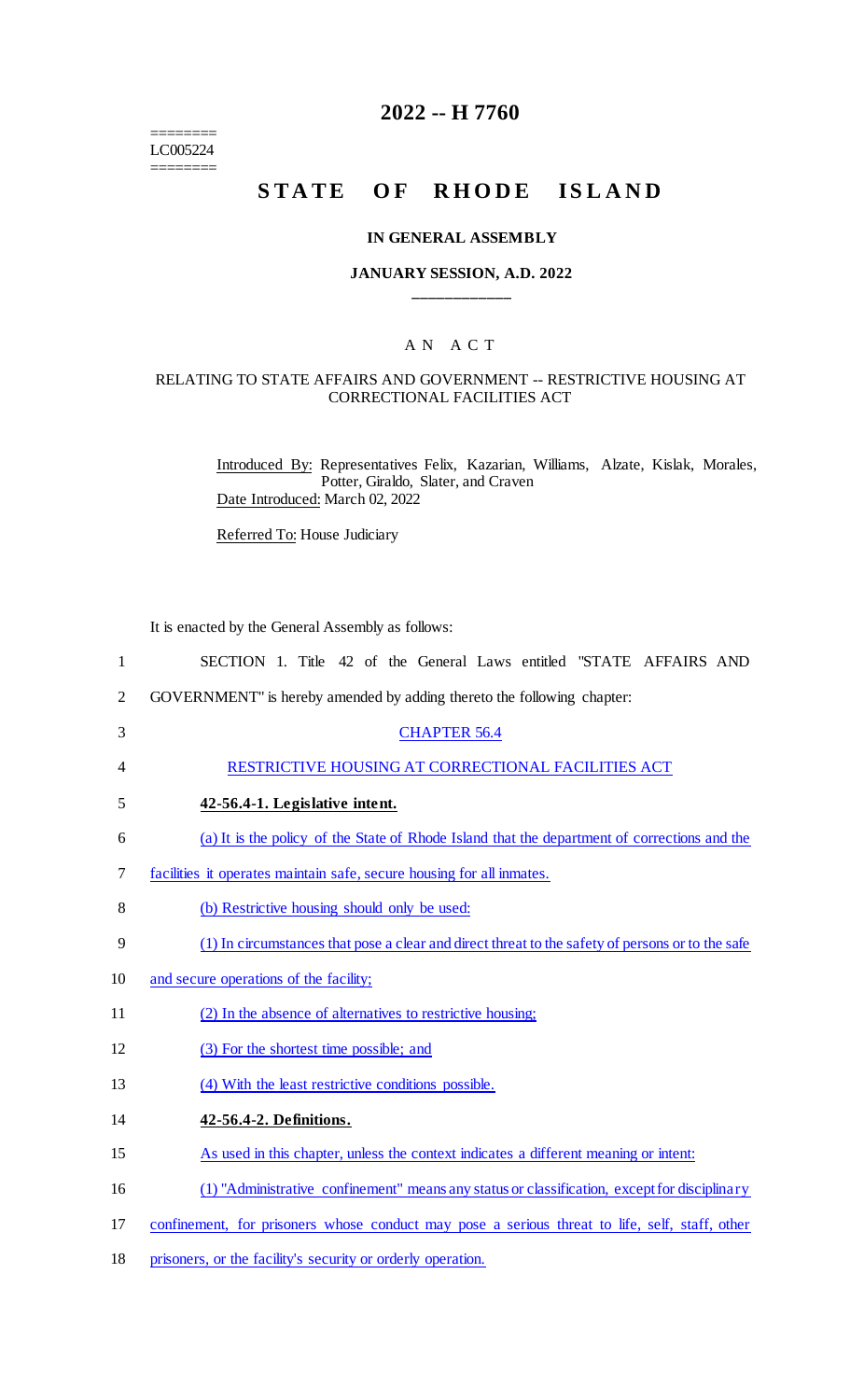(2) "Basic necessities" means and includes weather-appropriate clothing and footwear; adequate food in compliance with medical and religious accommodations, with no more than twelve (12) hours between meals; access to drinking water and functioning sanitary fixtures; access to a shower and hygienic items; bedding; and ventilation. (3) "Department" means the department of corrections. (4) "Director" means the director of the department of corrections. (5) "Disciplinary confinement" means punitive confinement of a prisoner based on violation of departmental rules, whether in the general population, a specialized housing unit, or elsewhere. (6) "General population" means classification to maximum, medium, or minimum security with no restrictions placed on activities. (7) "Member of a vulnerable population" means someone who: 13 (i) Is twenty-two (22) years of age or younger; 14 (ii) Is fifty-five (55) years of age or older; (iii) Has a serious and persistent mental illness, as defined by the department of corrections, or a mental disability, as defined in § 40.1-5-2; (iv) Has a developmental disability, as defined in § 40.1-1-8.1; (v) Is pregnant, in the postpartum period, or has recently suffered a miscarriage or terminated a pregnancy; or (vi) Has a significant auditory or visual impairment, or a serious medical condition that 21 cannot be adequately treated in restrictive housing. (8) "Protective custody" means any form of separation from a prison's general population for prisoners requiring additional protection for their own safety. 24 (9) "Restrictive housing" means any type of detention that involves: (i) Removal of a prisoner from the general population, voluntarily or involuntarily; (ii) Placement in a locked room or cell, whether alone or with another prisoner; or 27 (iii) The inability to leave the room or cell for the vast majority of the day, typically eighteen (18) hours or more, to include all forms of disciplinary confinement and administrative confinement. (10) "Step-down plan" means an individualized program, developed by a coordinated, multidisciplinary team to include mental health, case management, and security practitioners, that describes: (i) The specific behaviors that resulted in placement in restrictive housing; (ii) The programs and services available to the prisoner to address that behavior and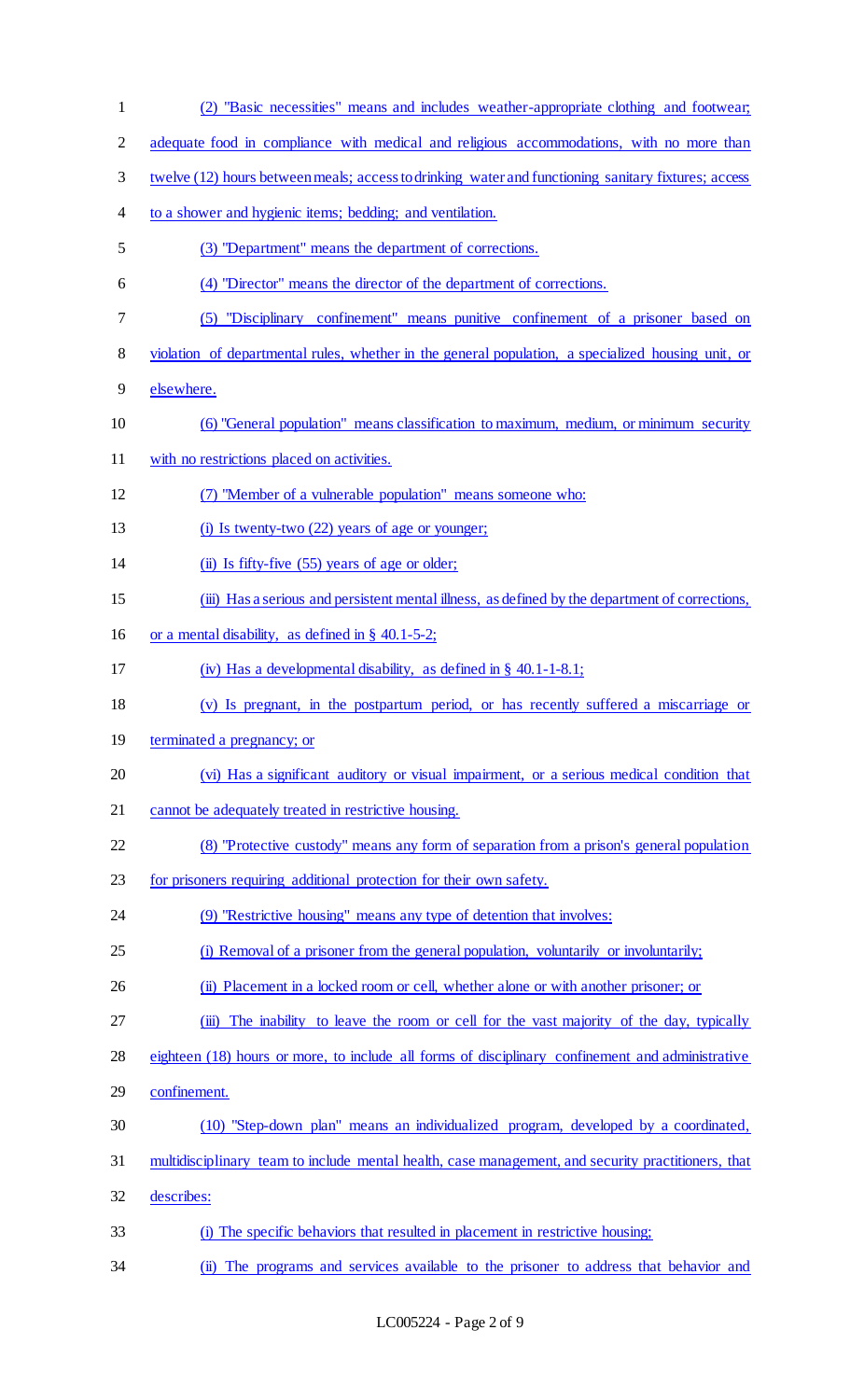promote general rehabilitation; 2 (iii) An estimated timeframe for returning to a less-restrictive classification; (iv) Incentives available in order that prisoners can earn additional privileges and an accelerated return to the general population; and (v) A schedule for regular review of the plan and the prisoner's classification. **42-56.4-3. Restrictive housing, generally.**  (a) The department shall maximize the amount of time that each prisoner in restrictive housing spends outside of the cell by providing, as appropriate, access to recreation, education, clinically appropriate treatment therapies, skill-building activities, and social interaction with staff and other inmates. (b) Each prisoner entering restrictive housing must be seen and assessed by a qualified mental health professional or health care professional within seventy-two (72) hours of placement 13 and at least every fourteen (14) days thereafter. (c) For each placement in restrictive housing, the department shall document: (1) The nature of the threat to safety and security posed by the prisoner; (2) The impact any restrictions in conditions of confinement may have on their health; and (3) All alternatives that may be available to safely deal with the threat, other than restrictive housing. (d) Prisoners in restrictive housing shall have equal access to programming; personal belongings in cell, including food, legal and reading materials; commissary; medical and mental 21 health care; legal assistance, including law library and notary services; and basic necessities as those in general population. If provision of any such service or belongings to an individual would 23 create a significant and unreasonable risk to the safety and security of incarcerated persons, staff, 24 or the facility, such services or belongings may be withheld, on an individual basis, until it reasonably appears that the risk has ended. (e) Each decision to withhold services or entitlements under subsection (d) of this section shall be meaningfully reviewed within twenty-four (24) hours, and every seven (7) days thereafter, 28 by the facility warden or the warden's designee and by a qualified mental health professional. Each review must consider the impact of continued deprivation of services or entitlements on the person's risk to safety and security, and the warden must articulate in writing, with a copy provided to the incarcerated person, the specific reason why the person currently poses an unreasonable risk to safety and security and why the particular services or entitlements must continue to be withheld. Written approval from the director shall be required for any deprivation of services or entitlements beyond three (3) days and every thirty (30) days thereafter.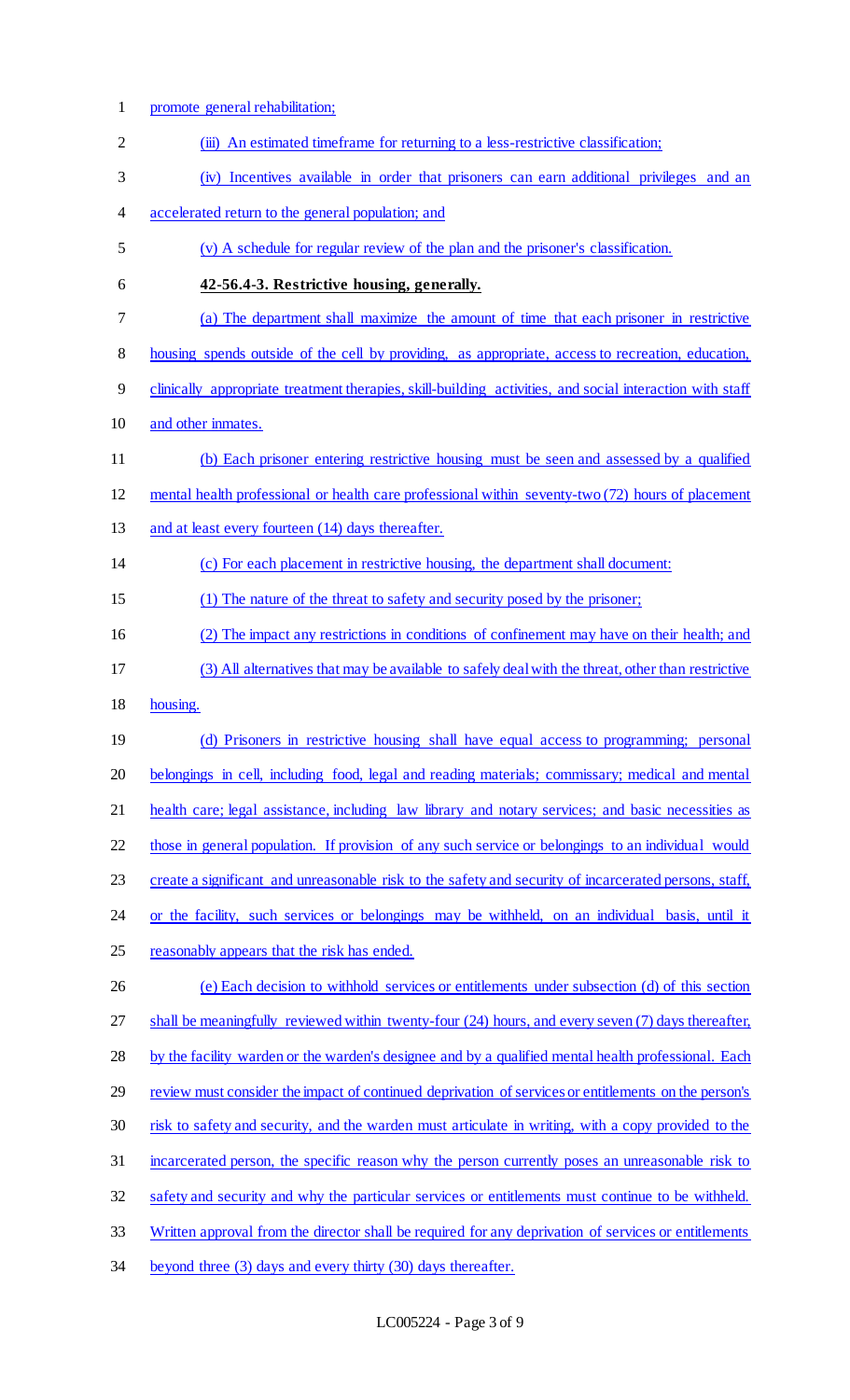(f) No prisoner shall be denied access to programming or work assignments solely on the 2 basis of being in restrictive housing, and the department must offer programming to prisoners in restrictive housing that is substantially similar to programming offered to prisoners in the general population, including accommodating classwork and education in-cell. Additionally, the department must offer prisoners in restrictive housing additional out-of-cell, trauma-informed therapeutic programming aimed at promoting personal development, addressing underlying causes of problematic behavior resulting in placement in restrictive housing, and helping prepare for discharge from restrictive housing to general population and to the community. (g) Prisoners in restrictive housing shall receive a daily visit from the senior correctional supervisor in charge of the unit, daily visits from a qualified health care professional, and visits 11 from members of the program staff at least weekly. **42-56.4-4. Discipline; Disciplinary confinement.**  (a) The department shall establish maximum penalties for each level of offense. These penalties should always include alternatives to disciplinary confinement. The maximum restrictive housing penalty for any single rule violation or any series of related rule violations shall be no more 16 than fifteen (15) days. (b) All penalties shall be proportioned to the offense. (c) Disciplinary confinement shall only be considered for offenses involving violence, 19 involving escape, or posing a threat to institutional safety by encouraging others to engage in such misconduct. 21 (d) All prisoners in disciplinary confinement shall receive a minimum of two (2) hours out- of-cell each day. (e) No prisoner shall serve more than thirty (30) days in disciplinary confinement in a sixty 24 (60) day period. (f) No member of a vulnerable population shall be placed in disciplinary confinement for 26 any period of time unless the individual presents an immediate and present danger and there is no reasonable alternative for placement. Such placement shall last only as long as necessary to find an alternative housing placement. (g) A prisoner should not be placed in restrictive housing pending investigation of a disciplinary offense unless their presence in the general population would pose a danger to themselves, staff, other prisoners, or the public. A prisoner's placement in restrictive housing pending investigation shall be reviewed within twenty-four (24) hours by the director or the director's designee. No prisoner shall remain in investigative segregation for a longer period of time 34 than the maximum term of disciplinary segregation permitted for the most serious offense charged.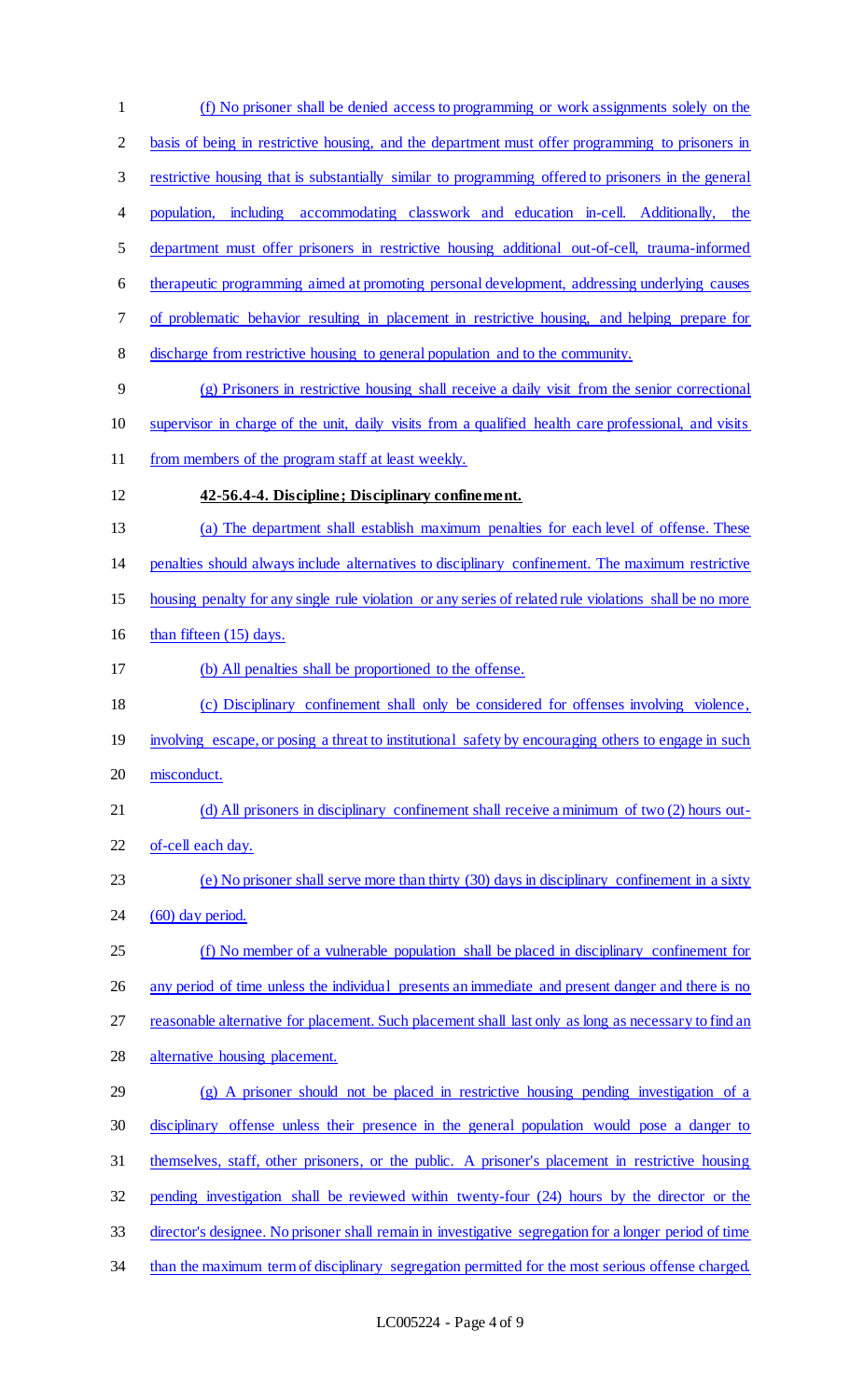| $\mathbf{1}$   | 42-56.4-5. Administrative confinement; Protective custody.                                                |
|----------------|-----------------------------------------------------------------------------------------------------------|
| $\overline{c}$ | (a) Placement in administrative confinement is limited to individuals who pose an                         |
| $\mathfrak{Z}$ | imminent threat to the security of the institution, shall only be considered when it serves a specific    |
| $\overline{4}$ | penological purpose, and must last no longer than necessary to address the specific reason(s) for         |
| 5              | placement.                                                                                                |
| 6              | (b) All prisoners in administrative confinement shall receive a minimum of four (4) hours                 |
| 7              | out-of-cell each day.                                                                                     |
| $8\,$          | (c) Each prisoner in administrative confinement must have their status reviewed by the                    |
| 9              | classification board, director, or director's designee every seven (7) days for the first sixty (60) days |
| 10             | of the prisoner's placement and at least every thirty (30) days after the first sixty (60) days.          |
| 11             | (d) The department shall create an individualized step-down plan, as defined in $\S$ 42-56.4-             |
| 12             | 2, no later than fourteen (14) days after each placement in administrative confinement. This step-        |
| 13             | down plan shall be shared with the prisoner unless specifically articulable security concerns require     |
| 14             | otherwise.                                                                                                |
| 15             | (e) Where possible, prisoners with serious mental illness should be diverted from                         |
| 16             | administrative confinement and placed in a clinically appropriate alternative form of housing. Any        |
| 17             | prisoner with a serious mental illness placed in administrative confinement must receive intensive,       |
| 18             | clinically appropriate mental health treatment for the entirety of the placement in administrative        |
| 19             | confinement.                                                                                              |
| 20             | (f) No prisoner classified to protective status may be held in conditions more restrictive                |
| 21             | than those conditions allowed in administrative confinement.                                              |
| 22             | 42-56.4-6. Transitional administrative confinement and step-down housing.                                 |
| 23             | (a) The department shall create a system of step-down and transitional housing and                        |
| 24             | programming for prisoners who require additional assistance in transitioning from administrative          |
| 25             | confinement into the general population.                                                                  |
| 26             | (b) Conditions in transitional step-down and transitional housing shall mirror, to the extent             |
| 27             | possible, those conditions allowed in the general population.                                             |
| 28             | (c) At a minimum, prisoners in step-down and transitional housing shall receive six (6)                   |
| 29             | hours of out-of-cell time each day.                                                                       |
| 30             | 42-56.4-7. Reporting.                                                                                     |
| 31             | The department of corrections shall issue a report to be made publicly available on the                   |
| 32             | department's website one year after the passage of this act and by January 31 of each year thereafter,    |
| 33             | indicating the following, broken down by disciplinary, administrative, and transitional                   |
| 34             | confinement:                                                                                              |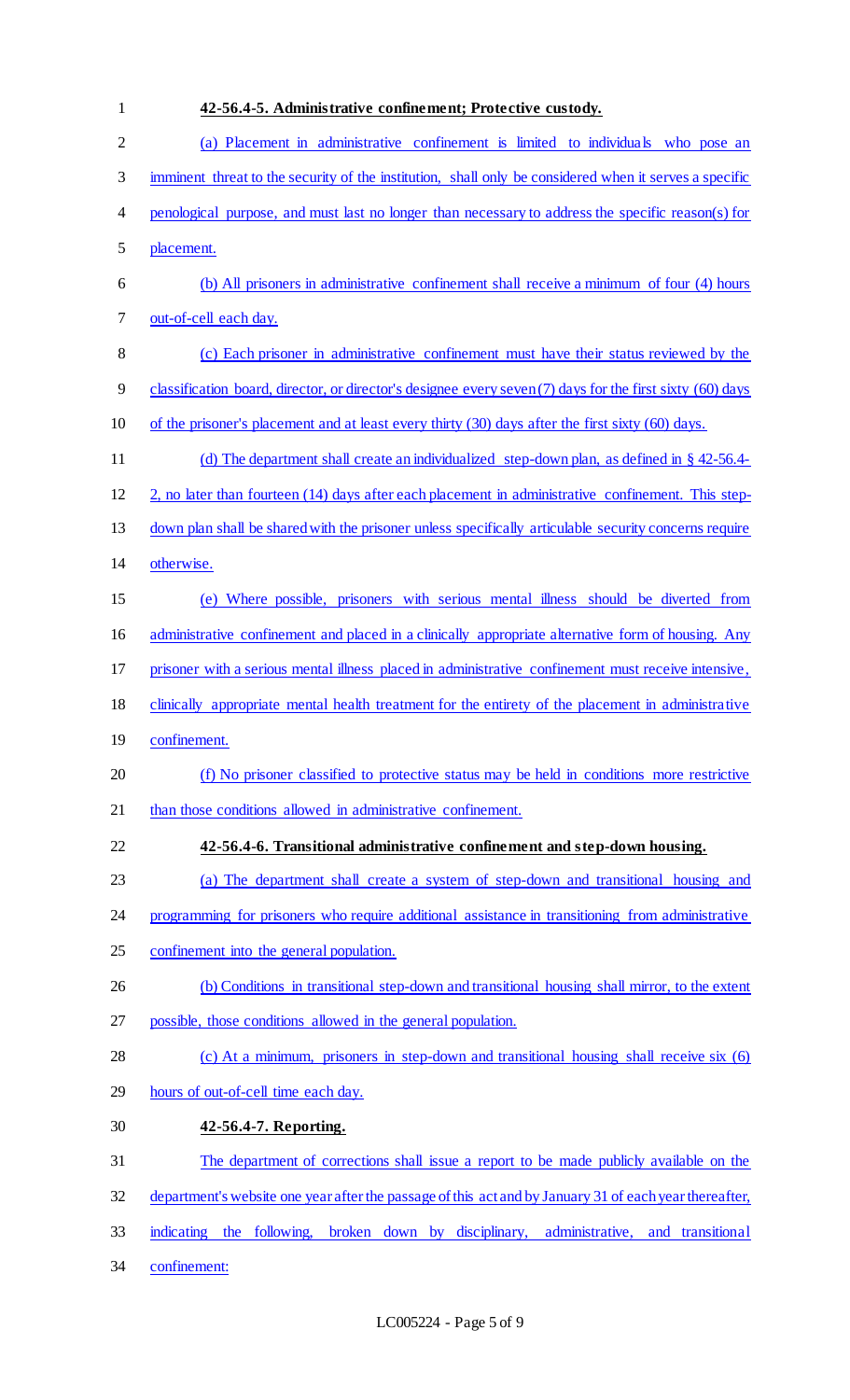- (1) The number of prisoners in each institution placed in restrictive housing during the past
- year;
- (2) The nature of the infractions and behaviors leading to the use of restrictive housing;
- (3) The lengths of terms served in restrictive housing, including terms served consecutively and cumulatively;
- (4) The race, ethnicities, gender, and religion of all prisoners placed in restrictive housing; and
- (5) The number of members of a vulnerable population placed in restrictive housing, by category promulgated in the definition thereof listed in § 42-56.4-2(7).
- SECTION 2. Section 42-35-1 of the General Laws in Chapter 42-35 entitled "Administrative Procedures" is hereby amended to read as follows:
- **42-35-1. Definitions.**

As used in this chapter:

 (1) Except as otherwise provided herein, "agency" means a state agency, authority, board, bureau, commission, department, district, division, institution, office, officer, quasi-public agency, or other political subdivisions created by the general assembly or the governor, other than the legislature or the judiciary, that is authorized by law of this state to make rules or to determine

- contested cases.
- (2) "Agency action" means:

(i) The whole or part of an order or rule;

(ii) The failure to issue an order or rule; or

 (iii) An agency's performing, or failing to perform, a duty, function, or activity or to make a determination required by law.

- (3) "Agency head" means the individual in whom, or one or more members of the body of individuals in which, the ultimate legal authority of an agency is vested.
- (4) "Agency record" means the agency rulemaking record required by § 42-35-2.3.
- (5) "Contested case" means a proceeding, including but not restricted to, ratemaking, price
- fixing, and licensing, in which the legal rights, duties, or privileges of a specific party are required
- by law to be determined by an agency after an opportunity for hearing.
- (6) "Electronic" means relating to technology having electrical, digital, magnetic, wireless, optical, electromagnetic, or similar capabilities.
- 
- (7) "Electronic record" means a record created, generated, sent, communicated, received, or stored by electronic means.
- 

(8) "Final rule" means a rule promulgated under §§ 42-35-2.6 through 42-35-2.9, an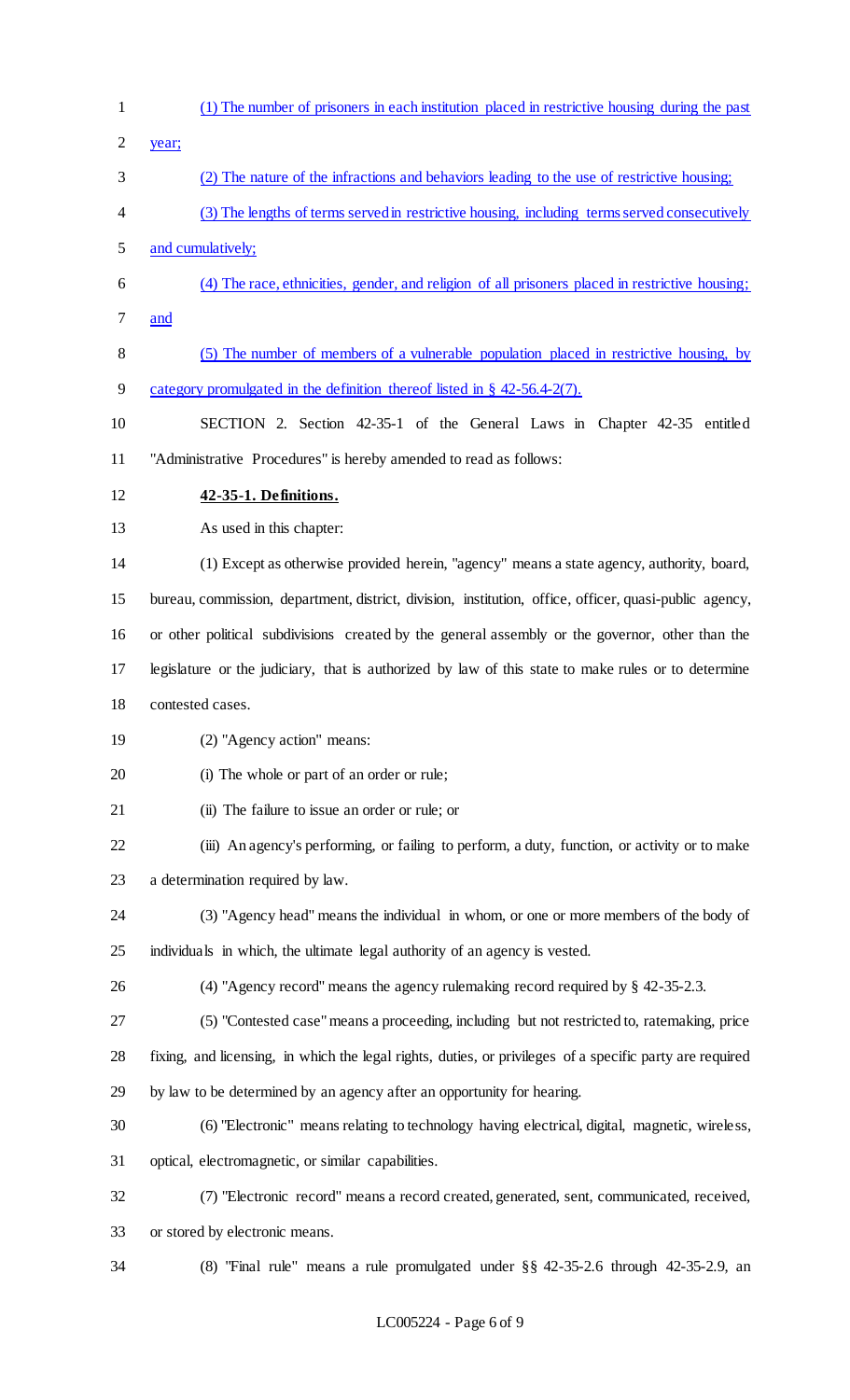emergency rule promulgated under § 42-35-2.10, or a direct, final rule promulgated under § 42-35-

2.11.

 (9) "Guidance document" means a record of general applicability developed by an agency which lacks the force of law but states the agency's current approach to, or interpretation of, law or describes how and when the agency will exercise discretionary functions. The term does not include 6 records described in subdivisions  $(19)(i)$ ,  $(ii)$ ,  $(iii)$ , or  $(iv)$ .

(10) "Index" means a searchable list in a record of subjects and titles with page numbers,

hyperlinks, or other connectors that link each index entry to the text to which it refers.

 (11) "License" includes the whole or part of any agency permit, certificate, approval, registration, charter, or similar form of permission required by law, but it does not include a license required solely for revenue purposes.

 (12) "Licensing" includes the agency process respecting the grant, denial, renewal, revocation, suspension, annulment, withdrawal, or amendment of a license.

 (13) "Order" means the whole or a part of a final disposition, whether affirmative, negative, injunctive, or declaratory in form, of a contested case.

 (14) "Party" means each person or agency named or admitted as a party, or properly seeking and entitled as of right to be admitted as a party.

 (15) "Person" means any individual, partnership, corporation, association, the department of environmental management, governmental subdivision, or public or private organization of any character other than an agency.

 (16) "Promulgate," with respect to a rule, means the process of writing a new rule, or amending or repealing an existing rule. "Promulgation" has a corresponding meaning. The process of "promulgation" begins with the filing of the notice of proposed rulemaking under § 42-35-2.7 and ends upon the effective date of the rule. "Promulgate" also includes the completion of the rulemaking process for emergency rules (§ 42-35-2.10) or direct final rules (§ 42-35-2.11), if applicable.

(17) "Reasonable charge" means the lowest, customary charge for a service.

 (18) "Record" means information that is inscribed on a tangible medium or that is stored in an electronic or other medium and is retrievable in perceivable form.

 (19) "Rule" means the whole or a part of an agency statement of general applicability that implements, interprets, or prescribes law or policy or the organization, procedure, or practice requirements of an agency and has the force of law. The term includes the amendment or repeal of an existing rule. The term is used interchangeably in this chapter with the term "regulation." The term does not include: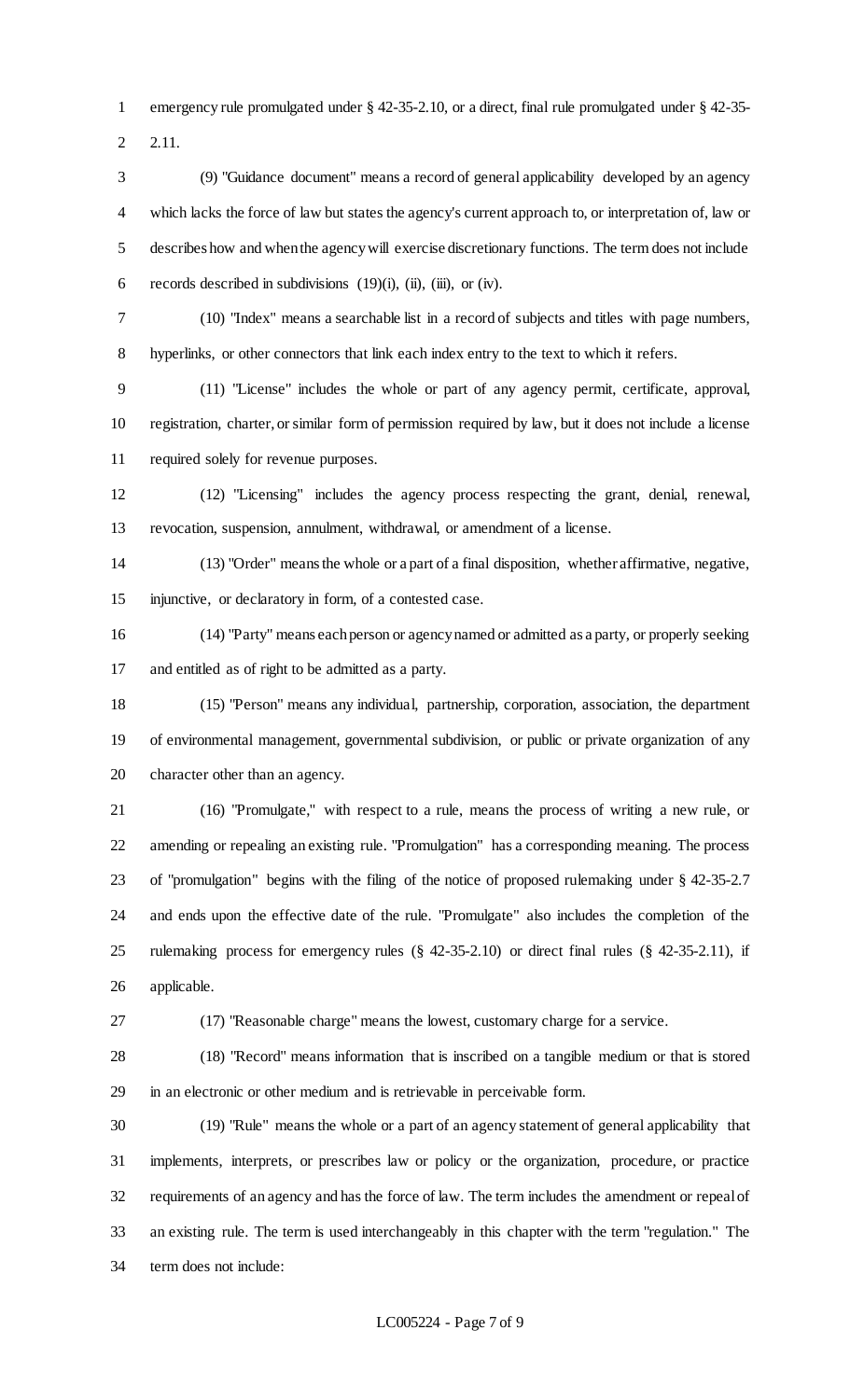(i) A statement that concerns only the internal management of an agency and which does not affect private rights or procedures available to the public individuals under the custody or supervision of the department of corrections shall be considered members of the public for the 4 purposes of this chapter, except where disclosure of any rule or portion of a rule would endanger 5 the public welfare and security, pursuant to  $\S$  38-2-2(4)(F); (ii) An intergovernmental or interagency memorandum, directive, or communication that does not affect private rights or procedures available to the public; (iii) An opinion of the attorney general, or an opinion of the ethics commission pursuant to § 36-14-11; (iv) A statement that establishes criteria or guidelines to be used by the staff of an agency in performing audits, investigations, or inspections, settling commercial disputes, negotiating commercial arrangements, or defending, prosecuting, or settling cases, if disclosure of the criteria or guidelines would enable persons violating the law to avoid detection, facilitate disregard of requirements imposed by law, or give an improper advantage to persons that are in an adverse position to the state; (v) A form developed by an agency to implement or interpret agency law or policy; or (vi) A guidance document. (20) "Sign" means, with present intent, to authenticate a record: (i) To execute a tangible symbol; or (ii) To attach to or logically associate with the record an electronic symbol, sound, or process. (21) "Small business" shall have the same meanings that are provided for under 13 C.F.R., Pt. 121, as may be amended from time to time. (22) "Small business advocate" means the person appointed by the chief executive officer of the commerce corporation as provided in § 42-64-34. (23) "State register" means the publication required under chapter 8.2 of title 42. (24) "Website" means a website on the internet or other similar technology or successor technology that permits the public to search a database that archives materials required to be published or exhibited by the secretary of state or an agency under this chapter. (25) "Writing" means a record inscribed on a tangible medium. "Written" has a corresponding meaning. SECTION 3. This act shall take effect upon passage.

#### ======== LC005224 ========